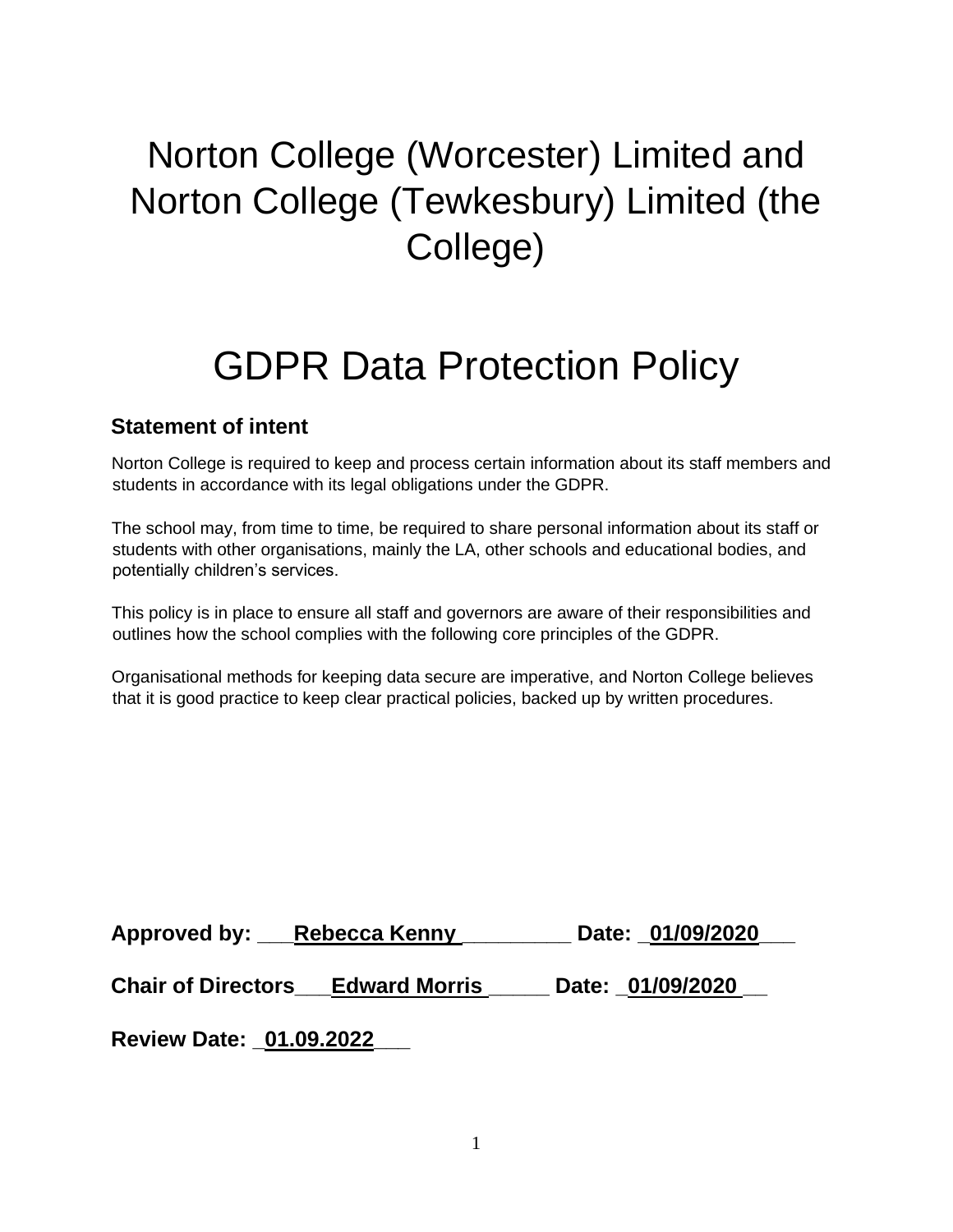## **1. Legal framework**

- **1.1** This policy has due regard to legislation, including, but not limited to the following:
	- The General Data Protection Regulation
	- The Freedom of Information Act 2000
	- The Education (Pupil Information) (England) Regulations 2005 (as amended in 2016)
	- The Freedom of Information and Data Protection (Appropriate Limit and Fees) Regulations 2004
	- The School Standards and Framework Act 1998
- **1.2** This policy also has regard to the following guidance:
	- ICO (2018) 'Guide to the General Data Protection Regulation (GDPR)'
- **1.3** This policy will be implemented in conjunction with the following other school policies:
	- Photography and Videos at School Policy
	- E-security Policy
	- Internet and Acceptable User Policy
	- Freedom of Information Policy

#### **2. Applicable data**

**2.1** For the purpose of this policy, personal data refers to information that relates to an identifiable, living individual, including information such as an online identifier, e.g. an IP address. The GDPR applies to both automated personal data and to manual filing systems, where personal data is accessible according to specific criteria, as well as to chronologically ordered data and pseudonymised data, e.g. keycoded.

**2.2** Sensitive personal data is referred to in the GDPR as 'special categories of personal data', which are broadly the same as those in the Data Protection Act (DPA) 1998. These specifically include the processing of genetic data, biometric data and data concerning health matters.

## **3. Principles**

**3.1** In accordance with the requirements outlined in the GDPR, personal data will be:

- Processed lawfully, fairly and in a transparent manner in relation to individuals.
- Collected for specified, explicit and legitimate purposes and not further processed in a manner that is incompatible with those purposes; further processing for archiving purposes in the public interest, scientific or historical research purposes or statistical purposes shall not be considered to be incompatible with the initial purposes.
- Adequate, relevant and limited to what is necessary in relation to the purposes for which they are processed.
- Accurate and, where necessary, kept up-to-date; every reasonable step must be taken to ensure that personal data that are inaccurate, having regard to the purposes for which they are processed, are erased or rectified without delay.
- Kept in a form which permits identification of data subjects for no longer than is necessary for the purposes for which the personal data are processed; personal data may be stored for longer periods, insofar as the personal data will be processed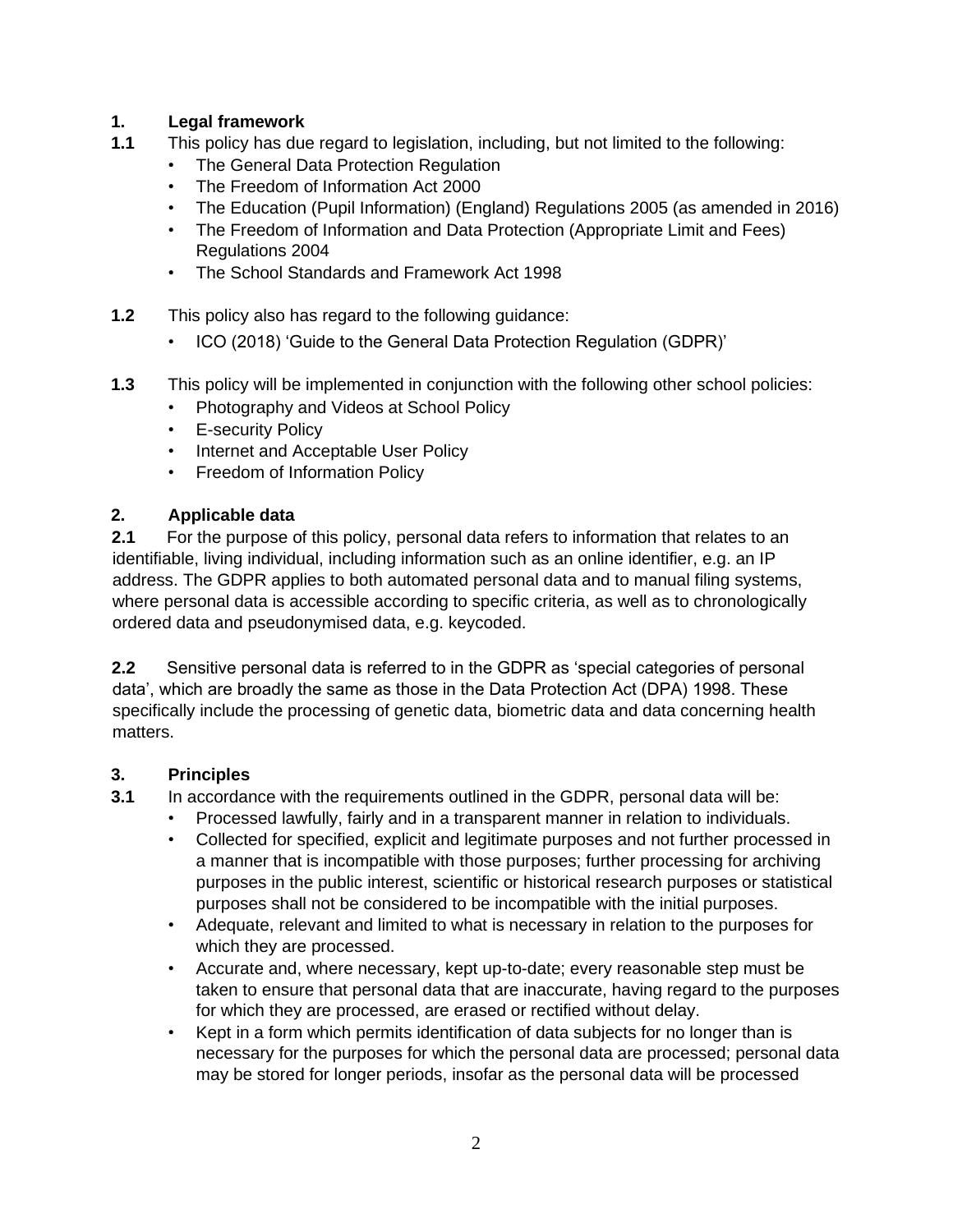solely for archiving purposes in the public interest, scientific or historical research purposes or statistical purposes, subject to implementation of the appropriate technical and organisational measures required by the GDPR in order to safeguard the rights and freedoms of individuals.

• Processed in a manner that ensures appropriate security of the personal data, including protection against unauthorised or unlawful processing and against accidental loss, destruction or damage, using appropriate technical or organisational measures.

**3.2** The GDPR also requires that "the controller shall be responsible for, and able to demonstrate, compliance with the principles".

## **4. Accountability**

**4.1** Norton College will implement appropriate technical and organisational measures to demonstrate that data is processed in line with the principles set out in the GDPR.

**4.2** The school will provide comprehensive, clear and transparent privacy policies.

**4.3** Records of activities relating to higher risk processing will be maintained, such as the processing of activities that:

- Are not occasional.
- Could result in a risk to the rights and freedoms of individuals.
- Involve the processing of special categories of data or criminal conviction and offence data.
- **4.4** Internal records of processing activities will include the following:
	- Name and details of the organisation
	- Purpose(s) of the processing
	- Description of the categories of individuals and personal data
	- Retention schedules
	- Categories of recipients of personal data
	- Description of technical and organisational security measures
	- Details of transfers to third countries, including documentation of the transfer mechanism safeguards in place

**4.5** The school will implement measures that meet the principles of data protection by design and data protection by default, such as:

- Data minimisation.
- Pseudonymisation.
- Transparency.
- Allowing individuals to monitor processing.
- Continuously creating and improving security features.
- **4.6** Data protection impact assessments will be used, where appropriate.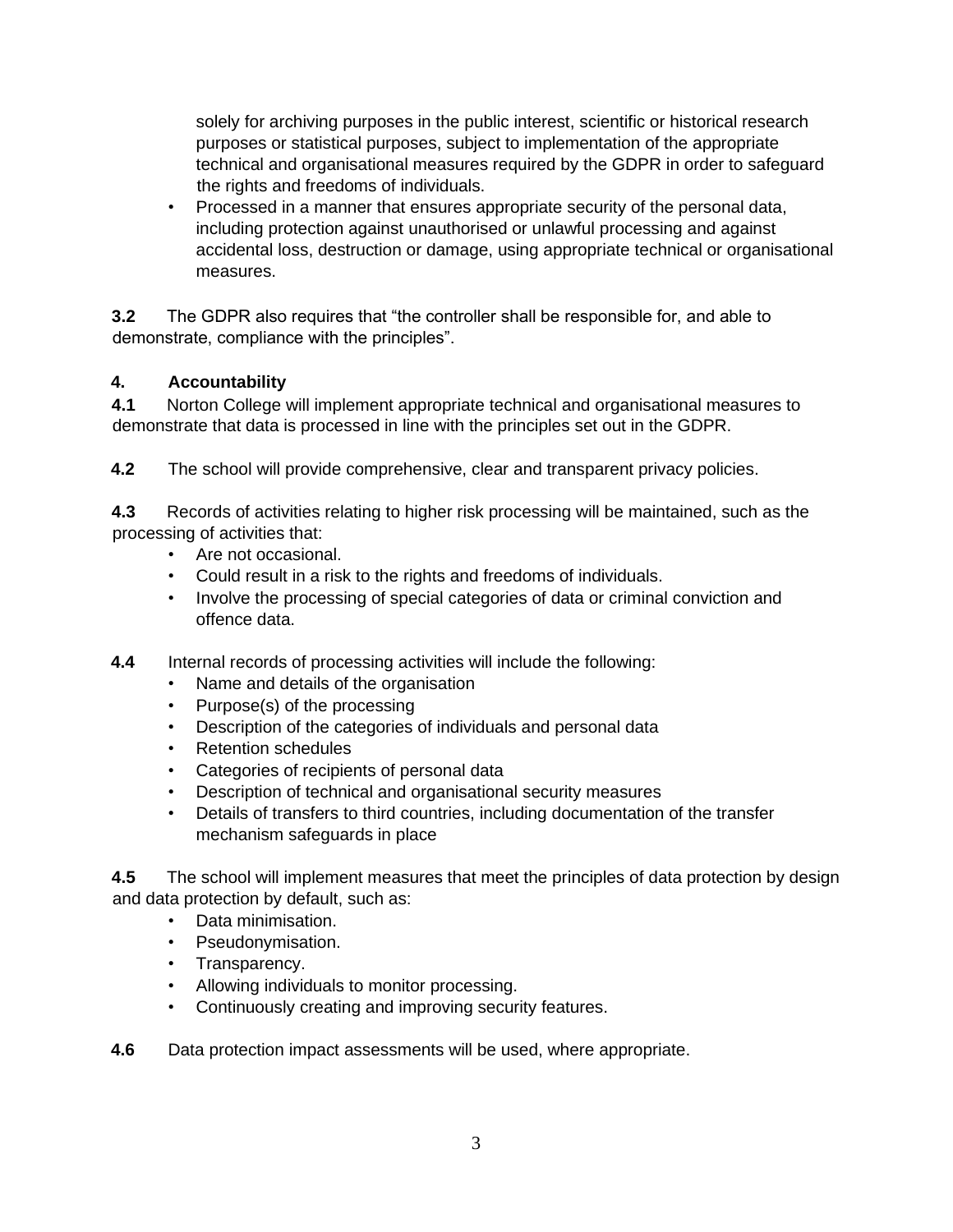## **5. Data protection officer (DPO) 5.1**

A DPO will be appointed in order to:

- Inform and advise the school and its employees about their obligations to comply with the GDPR and other data protection laws.
- Monitor the school's compliance with the GDPR and other laws, including managing internal data protection activities, advising on data protection impact assessments, conducting internal audits, and providing the required training to staff members.

**5.2** An existing employee will be appointed to the role of DPO provided that their duties are compatible with the duties of the DPO and do not lead to a conflict of interests.

**5.3** The individual appointed as DPO will have professional experience and knowledge of data protection law, particularly that in relation to schools.

**5.4** The DPO will report to the highest level of management at the school, which is the Executive Headteacher.

**5.5** The DPO will operate independently and will not be dismissed or penalised for performing their task.

**5.6** Sufficient resources will be provided to the DPO to enable them to meet their GDPR obligations.

## **6. Lawful processing**

**6.1** The legal basis for processing data will be identified and documented prior to data being processed.

- **6.2** Under the GDPR, data will be lawfully processed under the following conditions:
	- The consent of the data subject has been obtained.
	- Processing is necessary for:
		- $\circ$  Compliance with a legal obligation.  $\circ$  The performance of a task carried out in the public interest or in the exercise of official authority vested in the controller.
		- $\circ$  For the performance of a contract with the data subject or to take steps to enter into a contract.
		- o Protecting the vital interests of a data subject or another person.
		- $\circ$  For the purposes of legitimate interests pursued by the controller or a third party, except where such interests are overridden by the interests, rights or freedoms of the data subject. (This condition is not available to processing undertaken by the school in the performance of its tasks.)
- **6.3** Sensitive data will only be processed under the following conditions:
	- Explicit consent of the data subject, unless reliance on consent is prohibited by EU or Member State law.
	- Processing carried out by a not-for-profit body with a political, philosophical, religious or trade union aim provided the processing relates only to members or former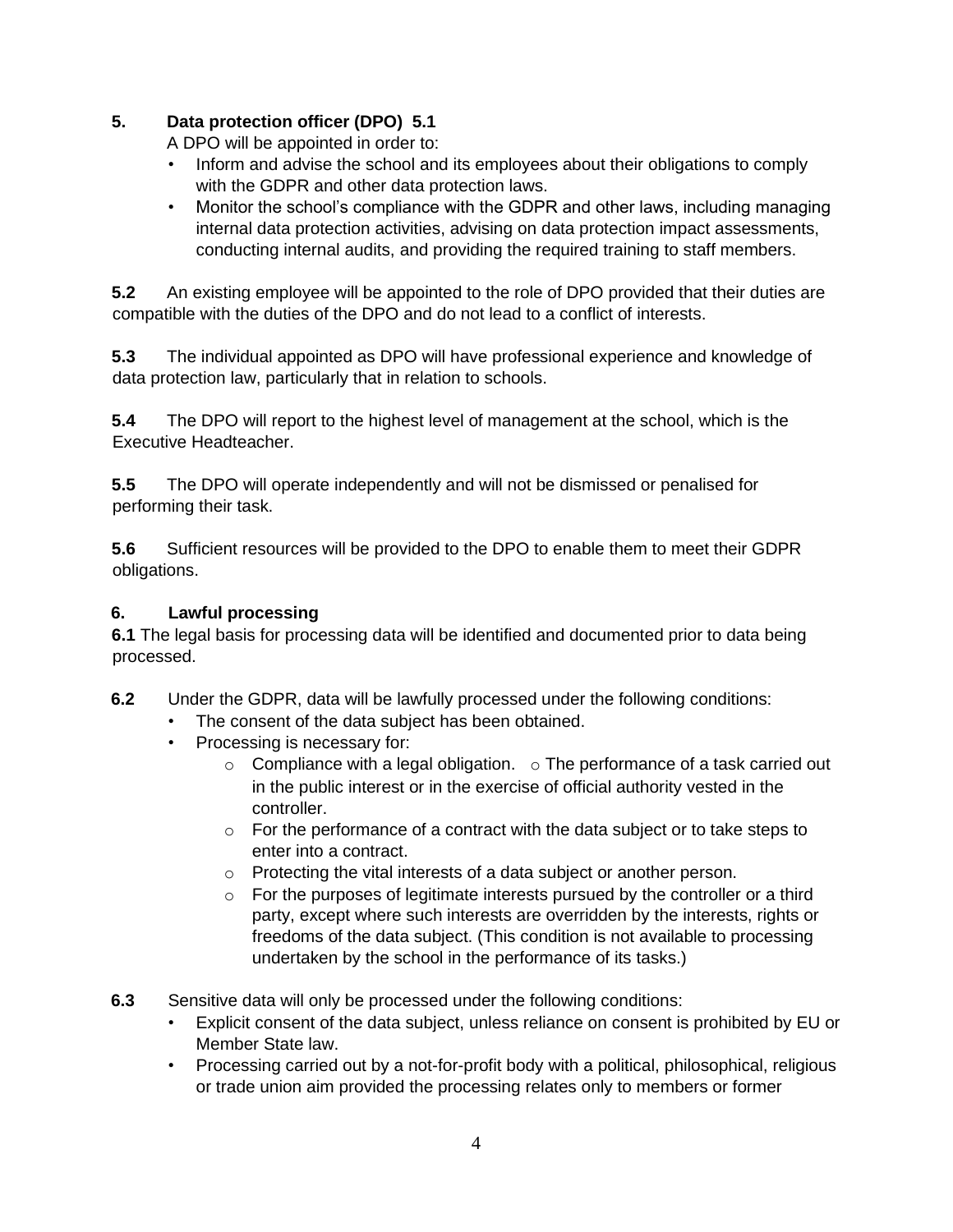members (or those who have regular contact with it in connection with those purposes) and provided there is no disclosure to a third party without consent.

- Processing relates to personal data manifestly made public by the data subject.
- Processing is necessary for:
	- o Carrying out obligations under employment, social security or social protection law, or a collective agreement.
	- $\circ$  Protecting the vital interests of a data subject or another individual where the data subject is physically or legally incapable of giving consent.  $\circ$  The establishment, exercise or defence of legal claims or where courts are acting in their judicial capacity.
	- o Reasons of substantial public interest on the basis of Union or Member State law which is proportionate to the aim pursued and which contains appropriate safeguards. o The purposes of preventative or occupational medicine, for assessing the working capacity of the employee, medical diagnosis, the provision of health or social care or treatment or management of health or social care systems and services on the basis of Union or Member State law or a contract with a health professional.
	- o Reasons of public interest in the area of public health, such as protecting against serious cross-border threats to health or ensuring high standards of healthcare and of medicinal products or medical devices.
	- $\circ$  Archiving purposes in the public interest, or scientific and historical research purposes or statistical purposes in accordance with article 89(1).

## **7. Consent**

**7.1** Consent must be a positive indication. It cannot be inferred from silence, inactivity or preticked boxes.

**7.2** Consent will only be accepted where it is freely given, specific, informed and an unambiguous indication of the individual's wishes.

**7.3** Where consent is given, a record will be kept documenting how and when consent was given.

**7.4** The school ensures that consent mechanisms meet the standards of the GDPR. Where the standard of consent cannot be met, an alternative legal basis for processing the data must be found, or the processing must cease.

**7.5** Consent accepted under the DPA will be reviewed to ensure it meets the standards of the GDPR; however, acceptable consent obtained under the DPA will not be reobtained.

**7.6** Consent can be withdrawn by the individual at any time.

**7.7** Where a child is under the age of 16 the consent of parents will be sought prior to the processing of their data, except where the processing is related to preventative or counselling services offered directly to a child.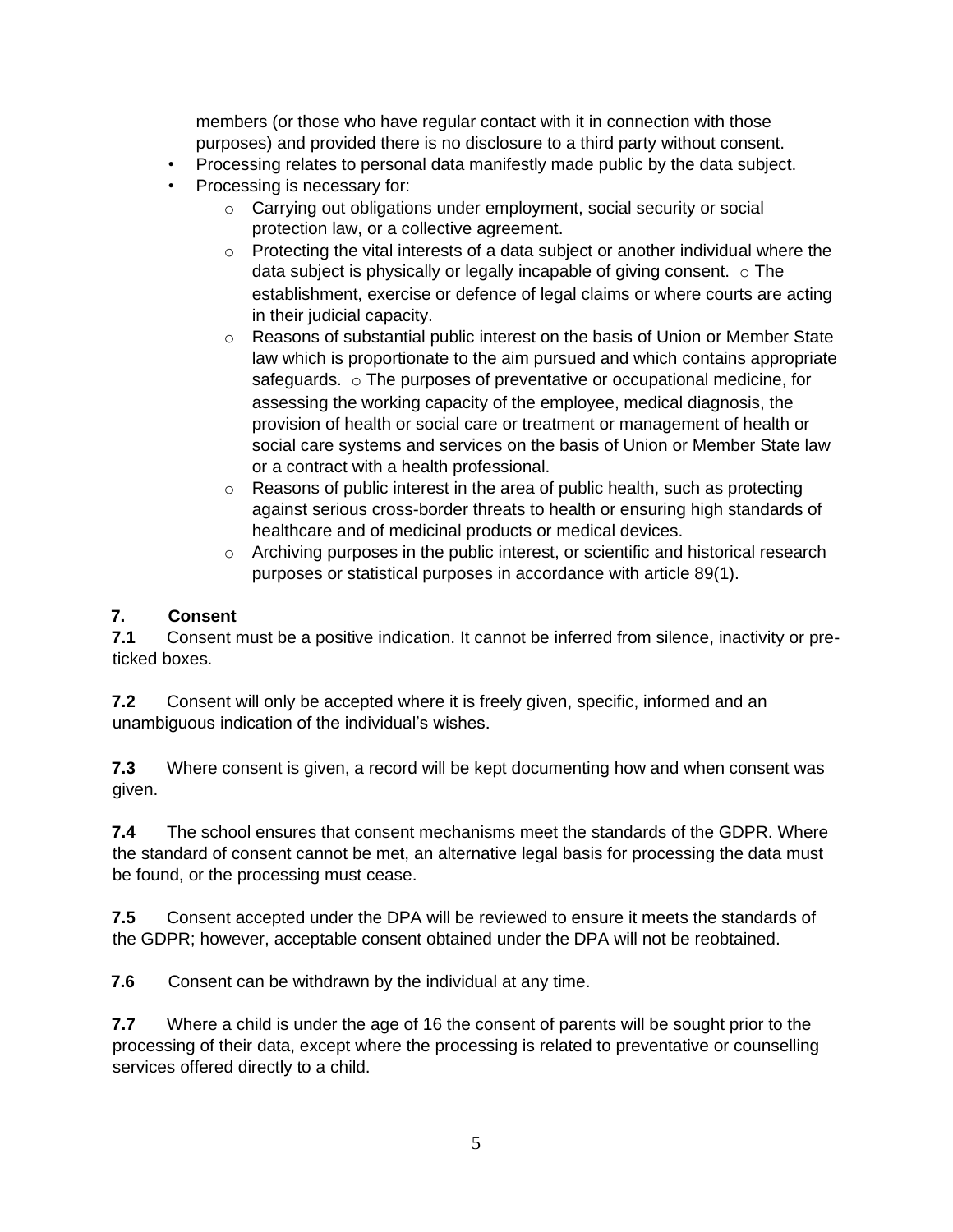## **8. The right to be informed**

**8.1** The privacy notice supplied to individuals in regards to the processing of their personal data will be written in clear, plain language which is concise, transparent, easily accessible and free of charge.

**8.2** If services are offered directly to a child, the school will ensure that the privacy notice is written in a clear, plain manner that the child will understand.

**8.3** In relation to data obtained both directly from the data subject and not obtained directly from the data subject, the following information will be supplied within the privacy notice:

- The identity and contact details of the controller (and where applicable, the controller's representative) and the DPO.
- The purpose of, and the legal basis for, processing the data.
- The legitimate interests of the controller or third party.
- Any recipient or categories of recipients of the personal data.
- Details of transfers to third countries and the safeguards in place.
- The retention period of criteria used to determine the retention period.
- The existence of the data subject's rights, including the right to:
	- o Withdraw consent at any time.
	- $\circ$  Lodge a complaint with a supervisory authority.
- The existence of automated decision making, including profiling, how decisions are made, the significance of the process and the consequences.

**8.4** Where data is obtained directly from the data subject, information regarding whether the provision of personal data is part of a statutory or contractual requirement, as well as any possible consequences of failing to provide the personal data, will be provided.

**8.5** Where data is not obtained directly from the data subject, information regarding the categories of personal data that the school holds, the source that the personal data originates from and whether it came from publicly accessible sources, will be provided.

**8.6** For data obtained directly from the data subject, this information will be supplied at the time the data is obtained.

**8.7** In relation to data that is not obtained directly from the data subject, this information will be supplied:

- Within one month of having obtained the data.
- If disclosure to another recipient is envisaged, at the latest, before the data are disclosed.
- If the data are used to communicate with the individual, at the latest, when the first communication takes place.

#### **9. The right of access**

**9.1** Individuals have the right to obtain confirmation that their data is being processed.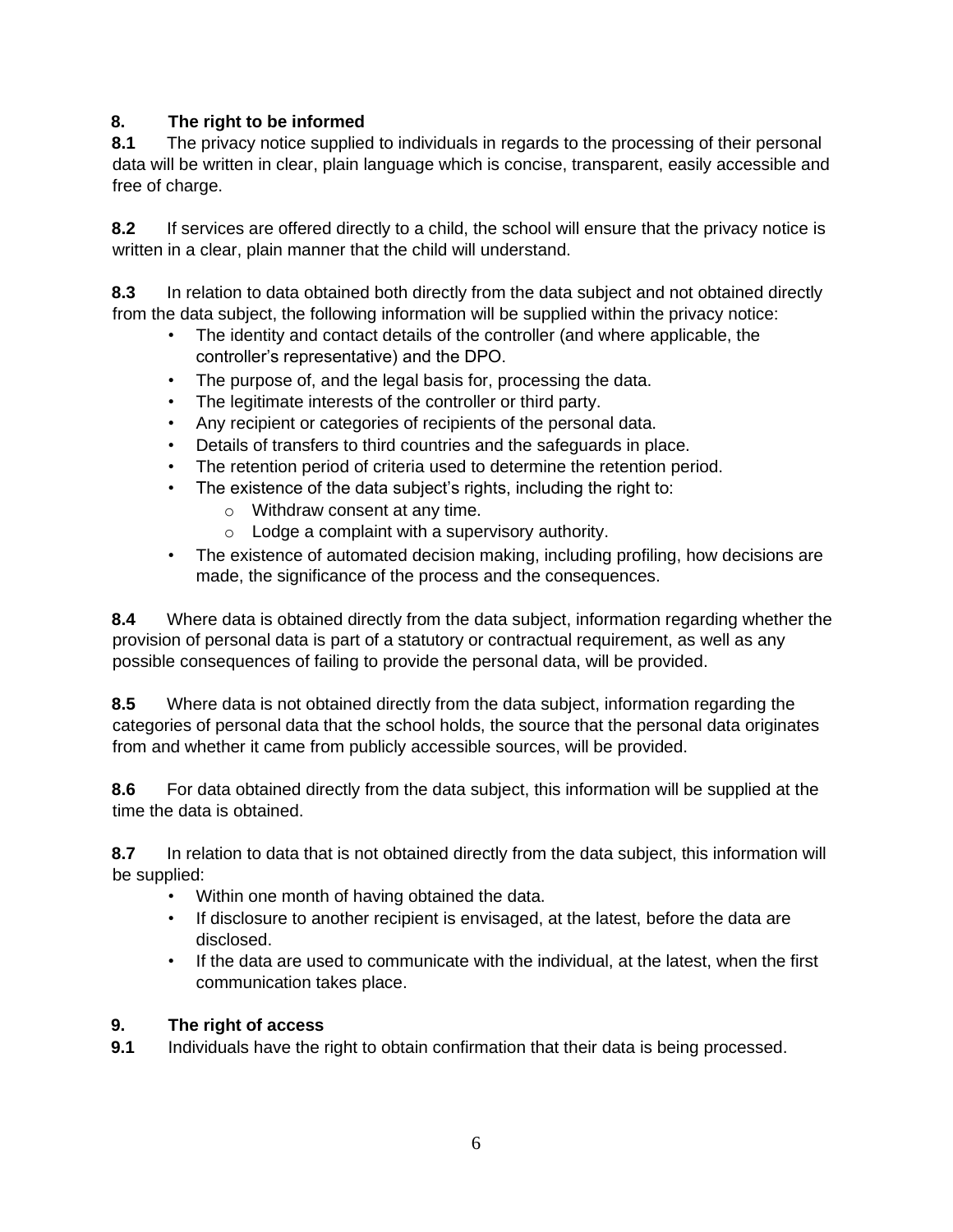**9.2** Individuals have the right to submit a subject access request (SAR) to gain access to their personal data in order to verify the lawfulness of the processing.

**9.3** The school will verify the identity of the person making the request before any information is supplied.

**9.4** A copy of the information will be supplied to the individual free of charge; however, the school may impose a 'reasonable fee' to comply with requests for further copies of the same information.

**9.5** Where a SAR has been made electronically, the information will be provided in a commonly used electronic format.

**9.6** Where a request is manifestly unfounded, excessive or repetitive, a reasonable fee will be charged.

**9.7** All fees will be based on the administrative cost of providing the information.

**9.8** All requests will be responded to without delay and at the latest, within one month of receipt.

**9.9** In the event of numerous or complex requests, the period of compliance will be extended by a further two months. The individual will be informed of this extension, and will receive an explanation of why the extension is necessary, within one month of the receipt of the request.

**9.10** Where a request is manifestly unfounded or excessive, the school holds the right to refuse to respond to the request. The individual will be informed of this decision and the reasoning behind it, as well as their right to complain to the supervisory authority and to a judicial remedy, within one month of the refusal.

**9.11** In the event that a large quantity of information is being processed about an individual, the school will ask the individual to specify the information the request is in relation to.

## **10. The right to rectification**

**10.1** Individuals are entitled to have any inaccurate or incomplete personal data rectified.

**10.2** Where the personal data in question has been disclosed to third parties, the school will inform them of the rectification where possible.

**10.3** Where appropriate, the school will inform the individual about the third parties that the data has been disclosed to.

**10.4** Requests for rectification will be responded to within one month; this will be extended by two months where the request for rectification is complex.

**10.5** Where no action is being taken in response to a request for rectification, the school will explain the reason for this to the individual, and will inform them of their right to complain to the supervisory authority and to a judicial remedy.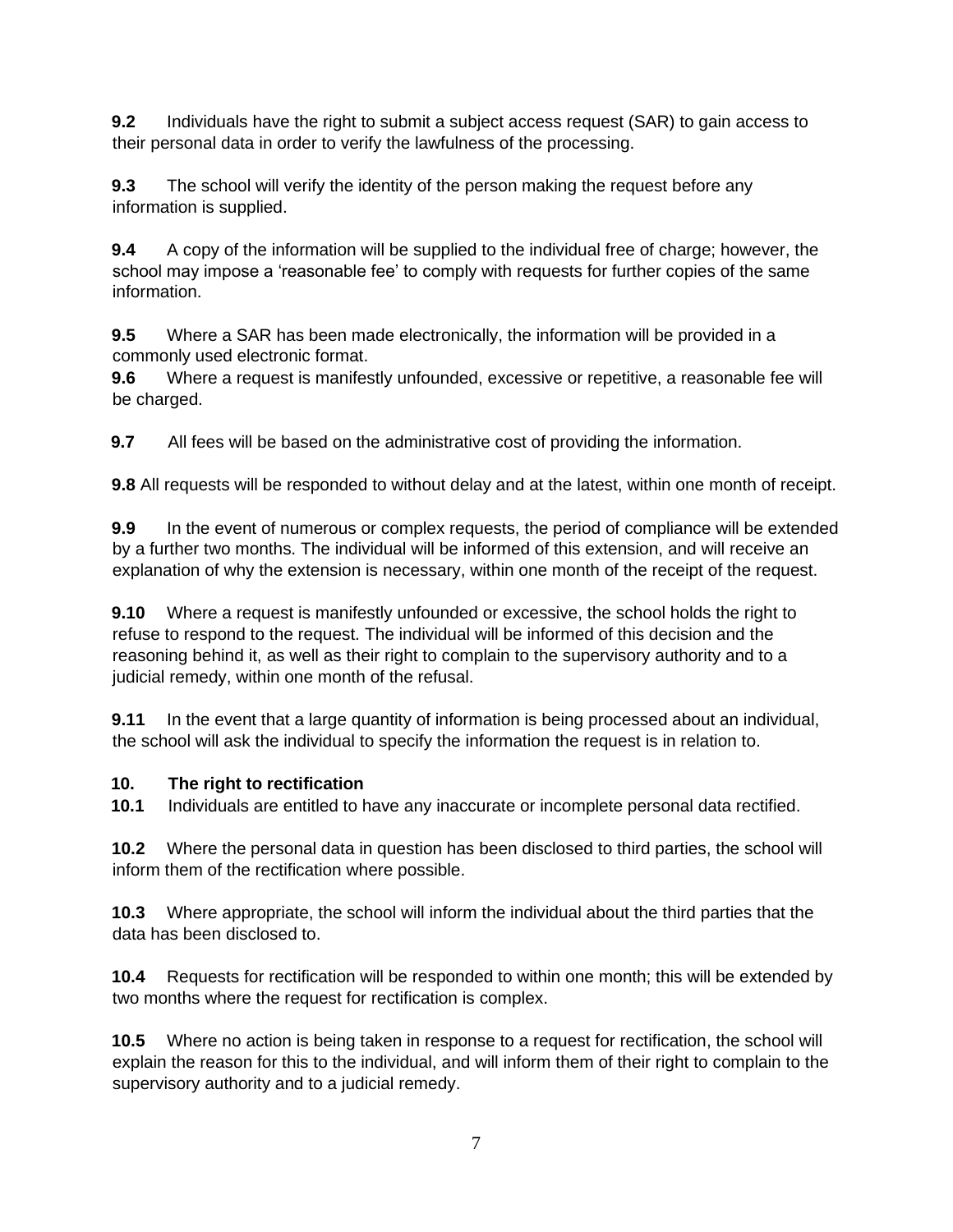#### **11. The right to erasure**

**11.1** Individuals hold the right to request the deletion or removal of personal data where there is no compelling reason for its continued processing.

**11.2** Individuals have the right to erasure in the following circumstances:

- Where the personal data is no longer necessary in relation to the purpose for which it was originally collected/processed
- When the individual withdraws their consent
- When the individual objects to the processing and there is no overriding legitimate interest for continuing the processing
- The personal data was unlawfully processed
- The personal data is required to be erased in order to comply with a legal obligation
- The personal data is processed in relation to the offer of information society services to a child

**11.3** The school has the right to refuse a request for erasure where the personal data is being processed for the following reasons:

- To exercise the right of freedom of expression and information
- To comply with a legal obligation for the performance of a public interest task or exercise of official authority
- For public health purposes in the public interest
- For archiving purposes in the public interest, scientific research, historical research or statistical purposes
- The exercise or defence of legal claims

**11.4** As a child may not fully understand the risks involved in the processing of data when consent is obtained, special attention will be given to existing situations where a child has given consent to processing and they later request erasure of the data, regardless of age at the time of the request.

**11.5** Where personal data has been disclosed to third parties, they will be informed about the erasure of the personal data, unless it is impossible or involves disproportionate effort to do so.

**11.6** Where personal data has been made public within an online environment, the school will inform other organisations who process the personal data to erase links to and copies of the personal data in question.

#### **12. The right to restrict processing**

**12.1** Individuals have the right to block or suppress the school's processing of personal data.

**12.2** In the event that processing is restricted, the school will store the personal data, but not further process it, guaranteeing that just enough information about the individual has been retained to ensure that the restriction is respected in future.

**12.3** The school will restrict the processing of personal data in the following circumstances: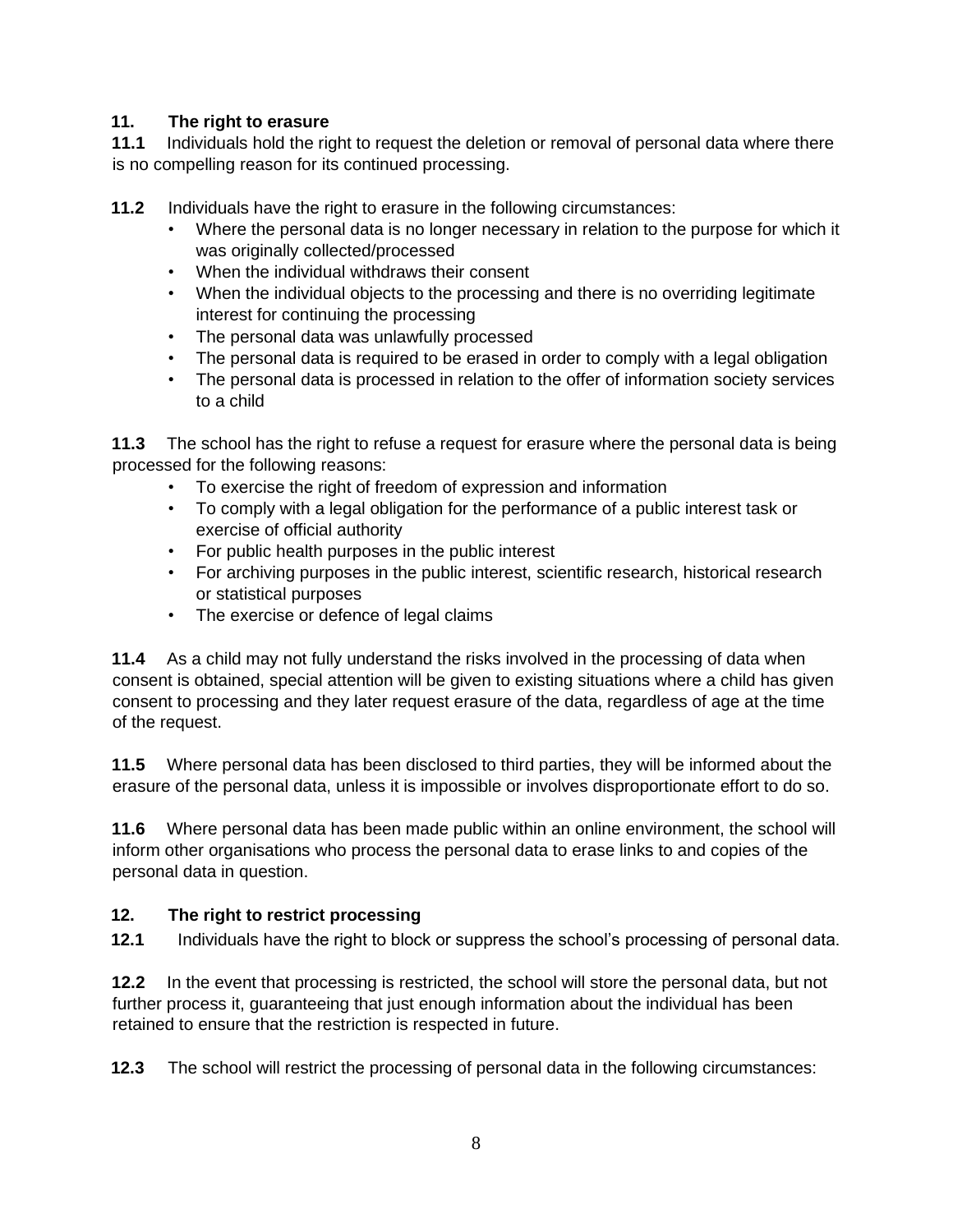- Where an individual contests the accuracy of the personal data, processing will be restricted until the school has verified the accuracy of the data
- Where an individual has objected to the processing and the school is considering whether their legitimate grounds override those of the individual
- Where processing is unlawful and the individual opposes erasure and requests restriction instead
- Where the school no longer needs the personal data but the individual requires the data to establish, exercise or defend a legal claim

**12.4** If the personal data in question has been disclosed to third parties, the school will inform them about the restriction on the processing

of the personal data, unless it is impossible or involves disproportionate effort to do so.

**12.5** The school will inform individuals when a restriction on processing has been lifted.

#### **13. The right to data portability**

**13.1** Individuals have the right to obtain and reuse their personal data for their own purposes across different services.

**13.2** Personal data can be easily moved, copied or transferred from one IT environment to another in a safe and secure manner, without hindrance to usability.

- **13.3** The right to data portability only applies in the following cases:
	- To personal data that an individual has provided to a controller
	- Where the processing is based on the individual's consent or for the performance of a contract
	- When processing is carried out by automated means
- **13.4** Personal data will be provided in a structured, commonly used and machine-readable form.
- **13.5** The school will provide the information free of charge.
- **13.6** Where feasible, data will be transmitted directly to another organisation at the request of the individual.
- **13.7** The school is not required to adopt or maintain processing systems which are technically compatible with other organisations.
- **13.8** In the event that the personal data concerns more than one individual, the school will consider whether providing the information would prejudice the rights of any other individual.
- **13.9** The school will respond to any requests for portability within one month.
- **13.10** Where the request is complex, or a number of requests have been received, the timeframe can be extended by two months, ensuring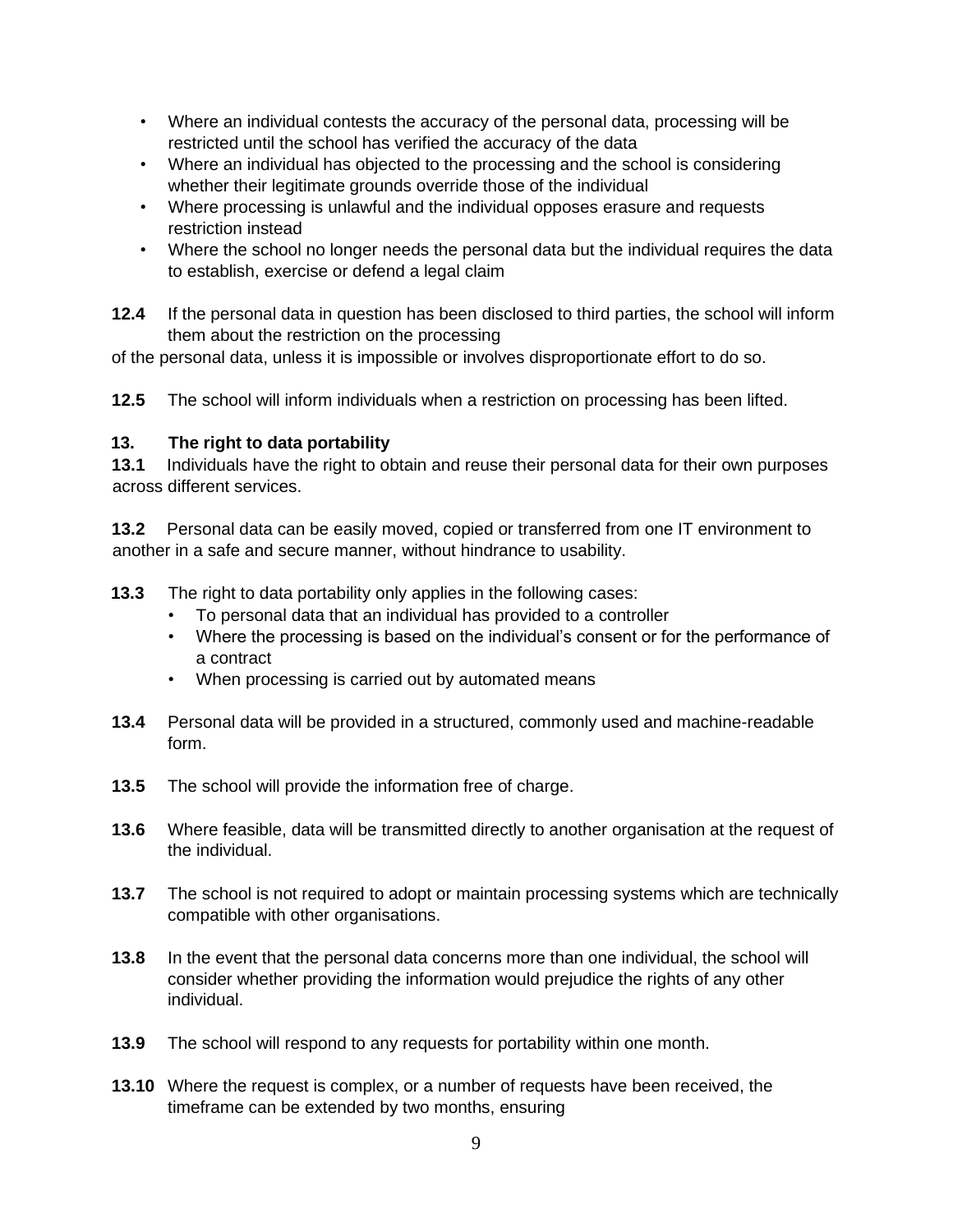that the individual is informed of the extension and the reasoning behind it within one month of the receipt of the request.

**13.11** Where no action is being taken in response to a request, the school will, without delay and at the latest within one month, explain to the individual the reason for this and will inform them of their right to complain to the supervisory authority and to a judicial remedy.

## **14. The right to object**

**14.1** The school will inform individuals of their right to object at the first point of communication, and this information will be outlined in the privacy notice and explicitly brought to the attention of the data subject, ensuring that it is presented clearly and separately from any other information.

**14.2** Individuals have the right to object to the following:

- Processing based on legitimate interests or the performance of a task in the public interest
- Direct marketing
- Processing for purposes of scientific or historical research and statistics.

**14.3** Where personal data is processed for the performance of a legal task or legitimate interests:

- An individual's grounds for objecting must relate to his or her particular situation.
- The school will stop processing the individual's personal data unless the processing is for the establishment, exercise or defence of legal claims, or, where the school can demonstrate compelling legitimate grounds for the processing, which override the interests, rights and freedoms of the individual.
- **14.4** Where personal data is processed for direct marketing purposes:
	- The school will stop processing personal data for direct marketing purposes as soon as an objection is received.
	- The school cannot refuse an individual's objection regarding data that is being processed for direct marketing purposes.
- **14.5** Where personal data is processed for research purposes:
	- The individual must have grounds relating to their particular situation in order to exercise their right to object.
	- Where the processing of personal data is necessary for the performance of a public interest task, the school is not required to comply with an objection to the processing of the data.

**14.6** Where the processing activity is outlined above, but is carried out online, the school will offer a method for individuals to object online.

#### **15. Automated decision making and profiling**

**15.1** Individuals have the right not to be subject to a decision when: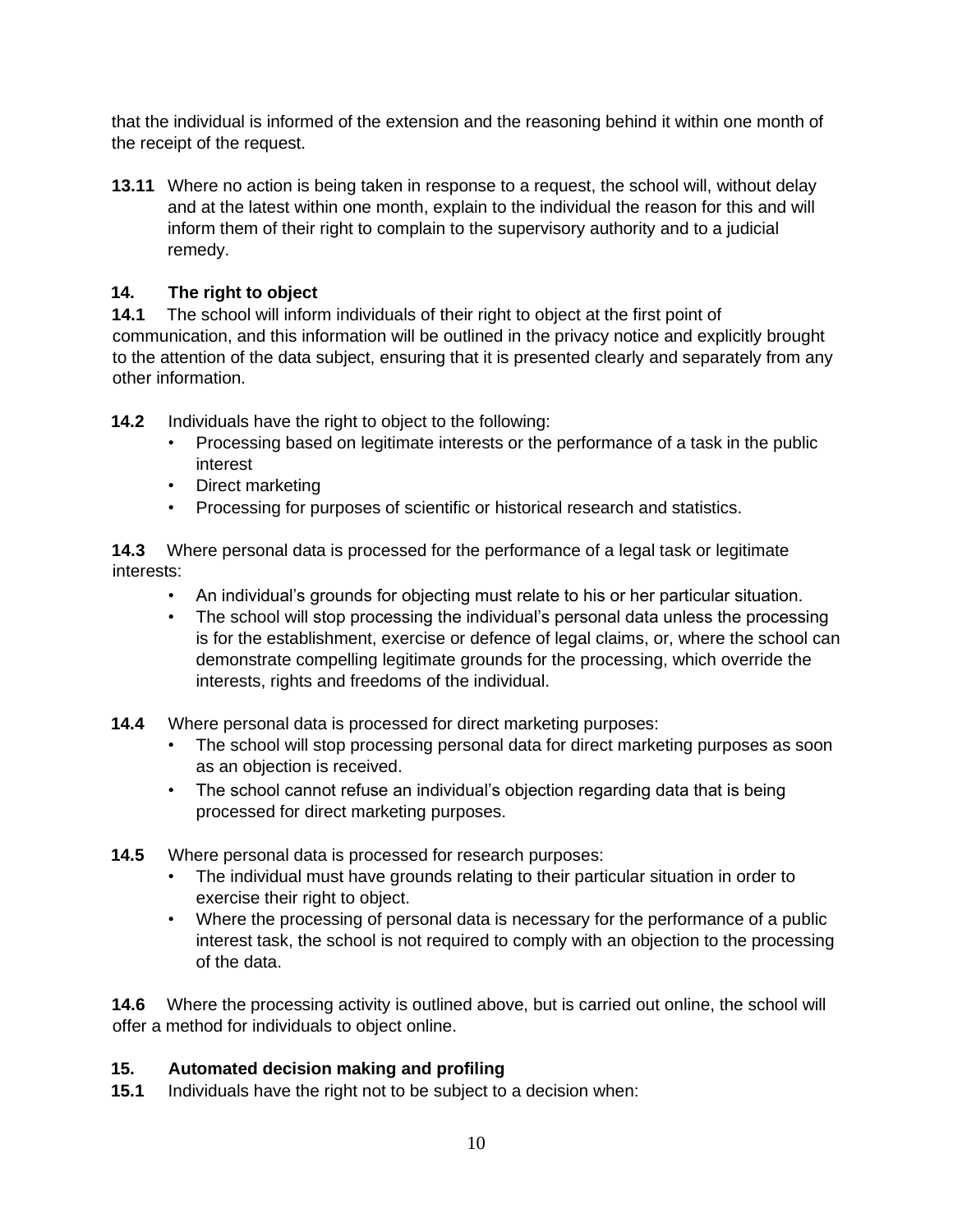- It is based on automated processing, e.g. profiling.
- It produces a legal effect or a similarly significant effect on the individual.

**15.2** The school will take steps to ensure that individuals are able to obtain human intervention, express their point of view, and obtain an explanation of the decision and challenge it.

**15.3** When automatically processing personal data for profiling purposes, the school will ensure that the appropriate safeguards are in place, including:

- Ensuring processing is fair and transparent by providing meaningful information about the logic involved, as well as the significance and the predicted impact.
- Using appropriate mathematical or statistical procedures.
- Implementing appropriate technical and organisational measures to enable inaccuracies to be corrected and minimise the risk of errors.
- Securing personal data in a way that is proportionate to the risk to the interests and rights of the individual and prevents discriminatory effects.

**15.4** Automated decisions must not concern a child or be based on the processing of sensitive data, unless:

- The school has the explicit consent of the individual.
- The processing is necessary for reasons of substantial public interest on the basis of Union/Member State law.

## **16. Privacy by design and privacy impact assessments**

**16.1** The school will act in accordance with the GDPR by adopting a privacy by design approach and implementing technical and organisational measures which demonstrate how the school has considered and integrated data protection into processing activities.

**16.2** Data protection impact assessments (DPIAs) will be used to identify the most effective method of complying with the school's data protection obligations and meeting individuals' expectations of privacy.

**16.3** DPIAs will allow the school to identify and resolve problems at an early stage, thus reducing associated costs and preventing damage from being caused to the school's reputation which might otherwise occur.

**16.4** A DPIA will be carried out when using new technologies or when the processing is likely to result in a high risk to the rights and freedoms of individuals.

**16.5** A DPIA will be used for more than one project, where necessary.

**16.6** High risk processing includes, but is not limited to, the following:

- Systematic and extensive processing activities, such as profiling
- Large scale processing of special categories of data or personal data which is in relation to criminal convictions or offences
- The use of CCTV.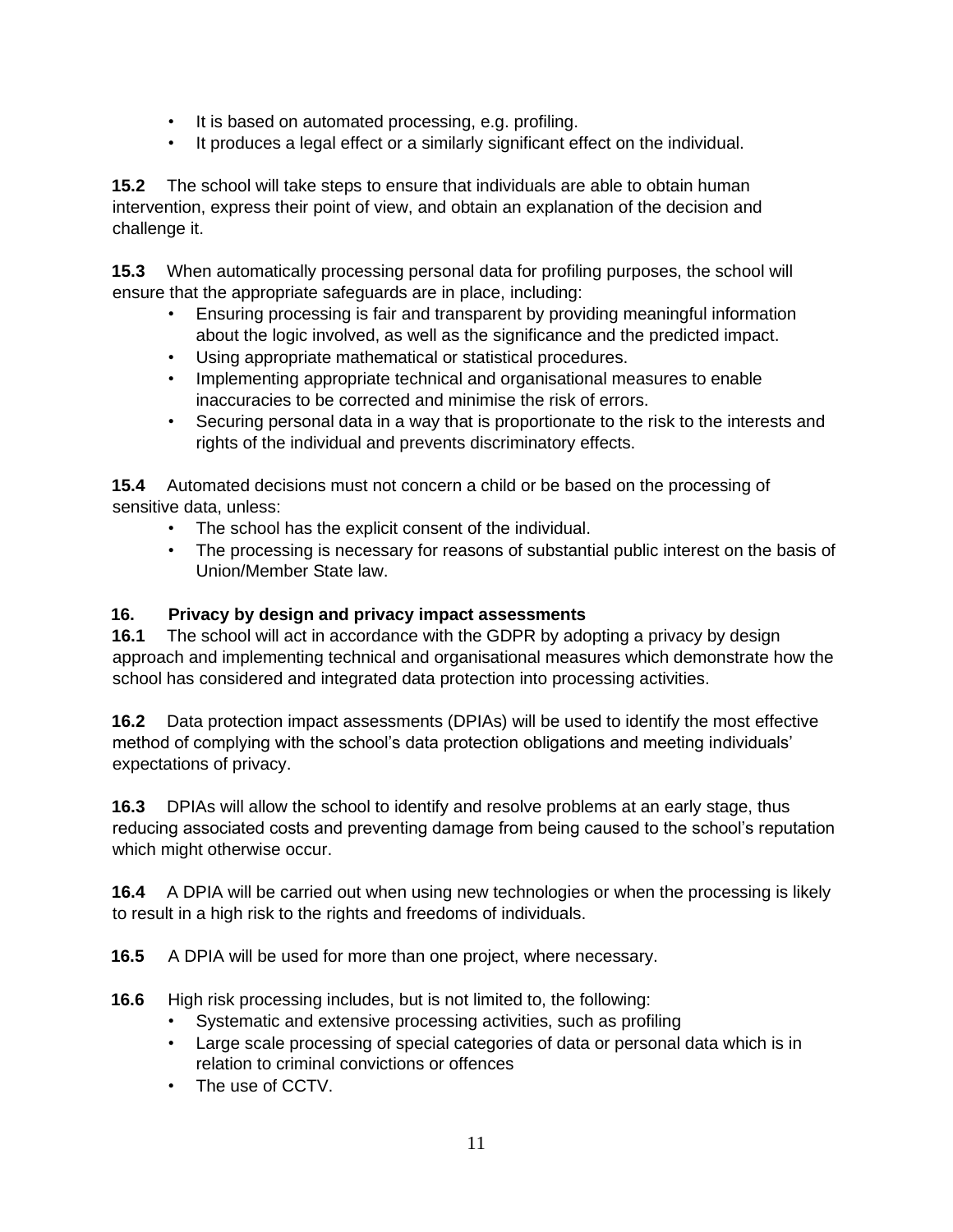- **16.7** The school will ensure that all DPIAs include the following information:
	- A description of the processing operations and the purposes
	- An assessment of the necessity and proportionality of the processing in relation to the purpose
	- An outline of the risks to individuals
	- The measures implemented in order to address risk

**16.8** Where a DPIA indicates high risk data processing, the school will consult the ICO to seek its opinion as to whether the processing operation complies with the GDPR.

## **17. Data breaches**

**17.1** The term 'personal data breach' refers to a breach of security which has led to the destruction, loss, alteration, unauthorised disclosure of, or access to, personal data.

**17.2** The Acting Head of school will ensure that all staff members are made aware of, and understand, what constitutes a data breach as part of their CPD training.

**17.3** Where a breach is likely to result in a risk to the rights and freedoms of individuals, the relevant supervisory authority will be informed.

**17.4** All notifiable breaches will be reported to the relevant supervisory authority within 72 hours of the school becoming aware of it.

**17.5** The risk of the breach having a detrimental effect on the individual, and the need to notify the relevant supervisory authority, will be assessed on a case-by-case basis.

**17.6** In the event that a breach is likely to result in a high risk to the rights and freedoms of an individual, the school will notify those concerned directly.

**17.7** A 'high risk' breach means that the threshold for notifying the individual is higher than that for notifying the relevant supervisory authority.

**17.8** In the event that a breach is sufficiently serious, the public will be notified without undue delay.

**17.9** Effective and robust breach detection, investigation and internal reporting procedures are in place at the school, which facilitate decision-making in relation to whether the relevant supervisory authority or the public need to be notified.

**17.10** Within a breach notification, the following information will be outlined:

- The nature of the personal data breach, including the categories and approximate number of individuals and records concerned
- The name and contact details of the DPO
- An explanation of the likely consequences of the personal data breach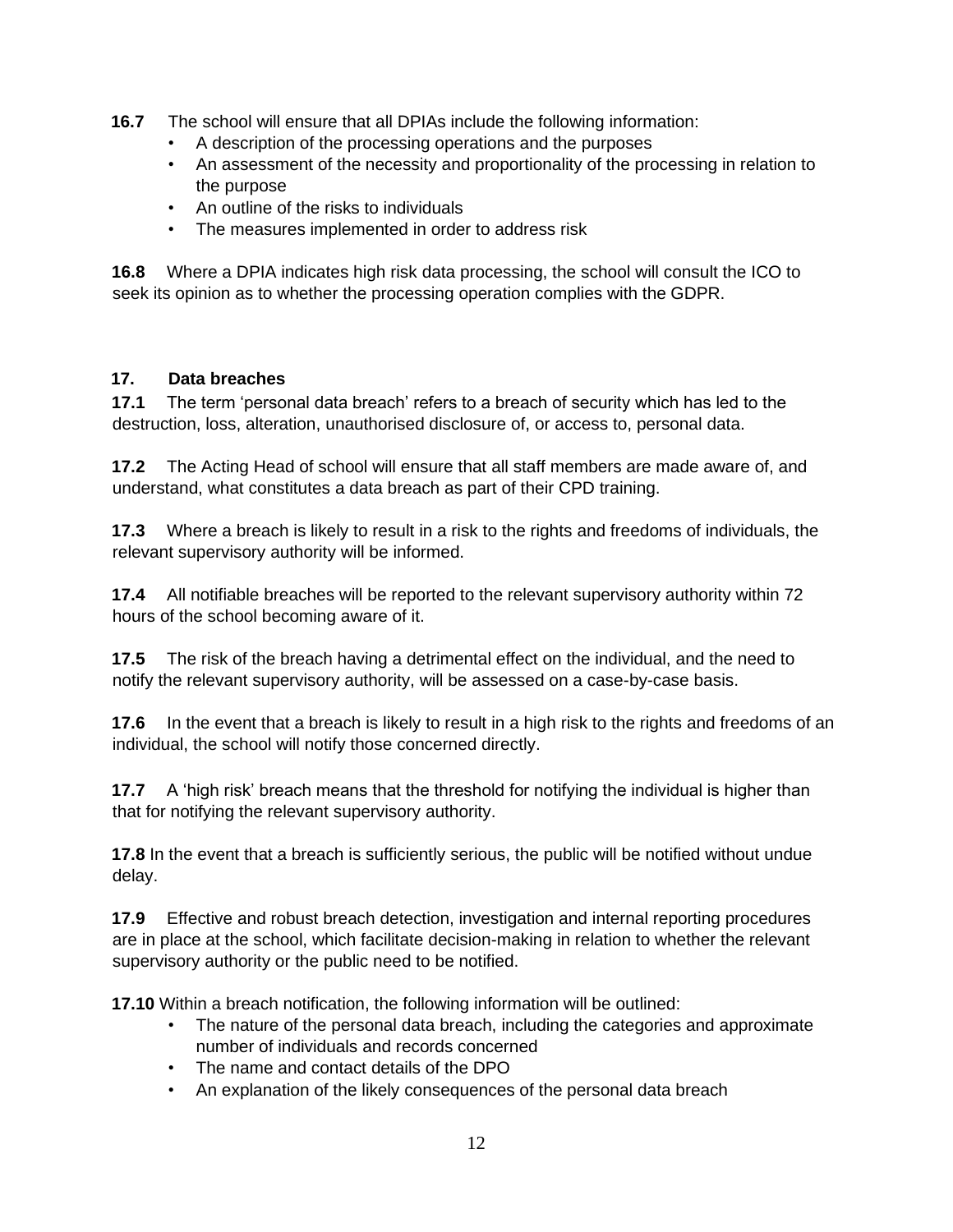- A description of the proposed measures to be taken to deal with the personal data breach
- Where appropriate, a description of the measures taken to mitigate any possible adverse effects

**17.11** Failure to report a breach when required to do so may result in a fine, as well as a fine for the breach itself.

#### **18. Data security**

**18.1** Confidential paper records will be kept in a locked filing cabinet, drawer or safe, with restricted access.

**18.2** Confidential paper records will not be left unattended or in clear view anywhere with general access.

**18.3** Digital data is coded, encrypted or password-protected, both on a local hard drive and on a network drive that is regularly backed up off-site.

**18.4** Where data is saved on removable storage or a portable device, the device will be kept in a locked filing cabinet, drawer or safe when not in use.

**18.5** Memory sticks will not be used to hold personal information unless they are passwordprotected and fully encrypted.

**18.6** All electronic devices are password-protected to protect the information on the device in case of theft.

**18.7** Where possible, the school enables electronic devices to allow the remote blocking or deletion of data in case of theft.

**18.8** Staff and governors will not use their personal laptops or computers for school purposes.

**18.9** All necessary members of staff are provided with their own secure login and password, and every computer regularly prompts users to change their password.

**18.10** Emails containing sensitive or confidential information are password-protected if there are unsecure servers between the sender and the recipient.

**18.11** Circular emails to parents are sent blind carbon copy (bcc), so email addresses are not disclosed to other recipients.

**18.12** When sending confidential information by fax, staff will always check that the recipient is correct before sending.

**18.13** Where personal information that could be considered private or confidential is taken off the premises, either in electronic or paper format, staff will take extra care to follow the same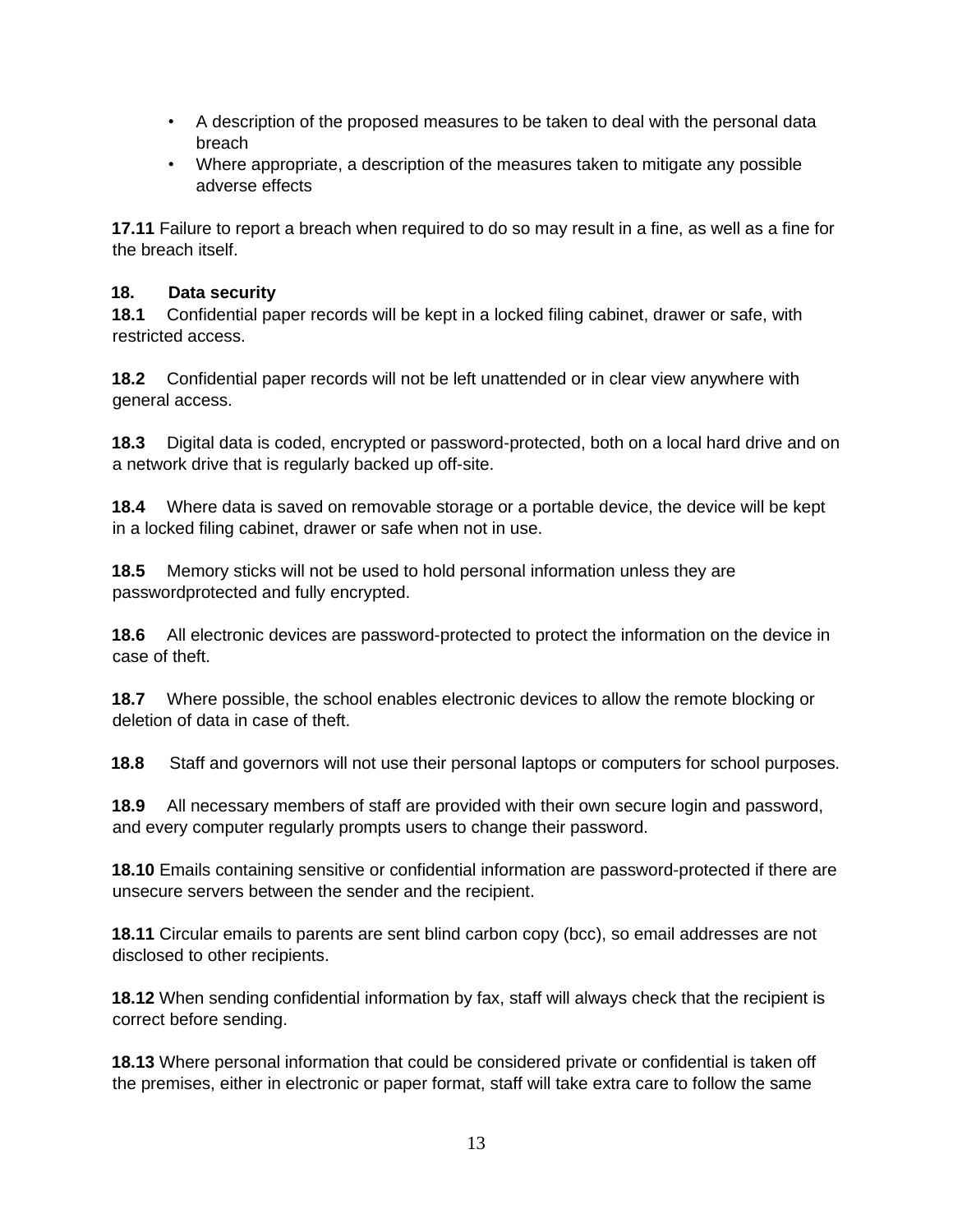procedures for security, e.g. keeping devices under lock and key. The person taking the information from the school premises accepts full responsibility for the security of the data.

**18.14** Before sharing data, all staff members will ensure:

- They are allowed to share it.
- That adequate security is in place to protect it.
- Who will receive the data has been outlined in a privacy notice.

**18.15** Under no circumstances are visitors allowed access to confidential or personal information. Visitors to areas of the school containing sensitive information are supervised at all times.

**18.16** The physical security of the school's buildings and storage systems, and access to them, is reviewed on a termly basis. If an increased risk in vandalism/burglary/theft is identified, extra measures to secure data storage will be put in place.

**18.17** Norton College takes its duties under the GDPR seriously and any unauthorised disclosure may result in disciplinary action.

**18.18** The senior management team are responsible for continuity and recovery measures are in place to ensure the security of protected data.

#### **19. Publication of information**

**19.1** Norton College publishes a publication scheme on its website outlining classes of information that will be made routinely available, including:

- Policies and procedures
- Minutes of meetings
- Annual reports
- Financial information

**19.2** Classes of information specified in the publication scheme are made available quickly and easily on request.

**19.3** Norton College will not publish any personal information, including photos, on its website without the permission of the affected individual.

**19.4** When uploading information to the school website, staff are considerate of any metadata or deletions which could be accessed in documents and images on the site.

## **20. CCTV and photography**

**20.1** The school understands that recording images of identifiable individuals constitutes as processing personal information, so it is done in line with data protection principles.

**20.2** The school notifies all students, staff and visitors of the purpose for collecting CCTV images via notice boards, letters and email.